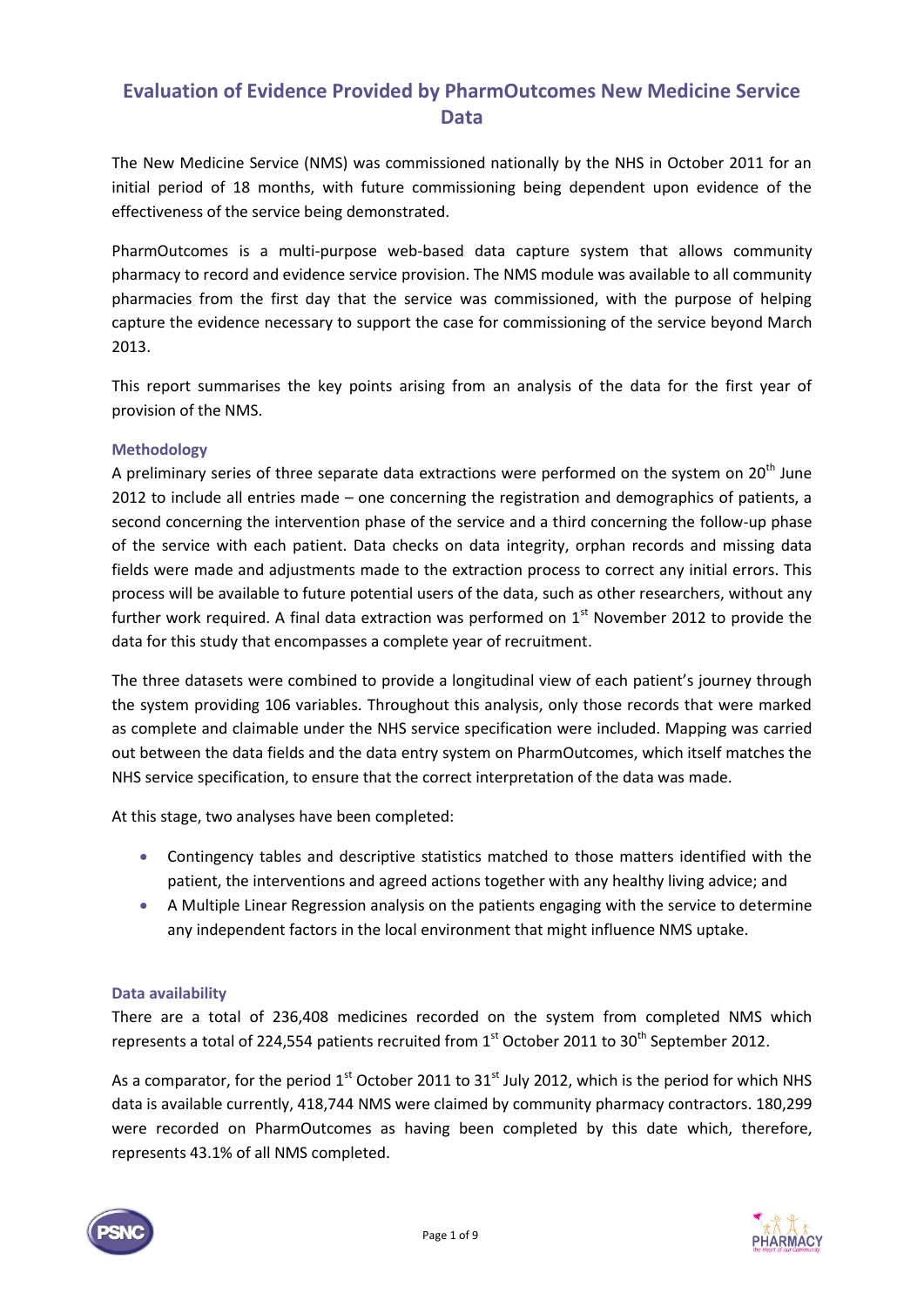### **Demographics**

A variety of demographic data is collected by the PharmOutcomes system. The patients recruited to the service do not appear to favour a particular gender, as shown in Table 1.

Table 1 - Gender of patients recruited

| Gender                    | Female          | Male            |
|---------------------------|-----------------|-----------------|
| <b>Number of Patients</b> | 119,198 (53.1%) | 105,356 (46.9%) |

The ethnicity of recruited patients (where stated by the patient) is similar to the prevalence of ethnicity in England, as measured by the 2001 census although this did not meet the typical statistic significance (Student's paired t-Test, with a two-tailed distribution, p = 0.077).

17,639 (7.9%) patients declined to state their ethnicity,

Table 2 – Stated ethnicity of recruited patients

| <b>Ethnicity</b>                                    | <b>NMS Patients (%)</b> | 2001<br><b>Census</b><br>Prevalence | <b>Difference</b><br>between<br><b>NMS</b><br>patient %<br>and<br><b>Census</b><br>data |
|-----------------------------------------------------|-------------------------|-------------------------------------|-----------------------------------------------------------------------------------------|
| Asian or Asian British - Any other Asian background | 1,154 (0.6%)            | 0.5%                                | 0.1                                                                                     |
| Asian or Asian British - Bangladeshi                | 733 (0.4%)              | 0.6%                                | $-0.2$                                                                                  |
| Asian or Asian British - Indian                     | 4,550 (2.2%)            | 2.1%                                | 0.1                                                                                     |
| Asian or Asian British - Pakistani                  | 2,483 (1.2%)            | 1.4%                                | $-0.2$                                                                                  |
| <b>Black or Black British - African</b>             | 1,940 (0.9%)            | 1.0%                                | 0.0                                                                                     |
| Black or Black British - Any other Black background | 570 (0.3%)              | 0.2%                                | 0.1                                                                                     |
| <b>Black or Black British - Caribbean</b>           | 1,519 (0.7%)            | 1.1%                                | $-0.4$                                                                                  |
| Mixed - Any other mixed background                  | 444 (0.2%)              | 0.3%                                | $-0.1$                                                                                  |
| Mixed - White and Asian                             | 239 (0.1%)              | 0.4%                                | $-0.3$                                                                                  |
| Mixed - White and Black African                     | 227 (0.1%)              | 0.2%                                | 0.0                                                                                     |
| Mixed - White and Black Caribbean                   | 394 (0.2%)              | 0.5%                                | $-0.3$                                                                                  |
| Other Ethnic Groups - Any other ethnic group        | 1,069 (0.5%)            | 0.4%                                | 0.1                                                                                     |
| <b>Other Ethnic Groups - Chinese</b>                | 531 (0.3%)              | 0.4%                                | $-0.2$                                                                                  |
| White - Any other background                        | 3,254 (1.6%)            | 2.7%                                | $-1.1$                                                                                  |
| White - British                                     | 185,883 (89.8%)         | 87.0%                               | 2.8                                                                                     |
| White - Irish                                       | 1925 (0.9%)             | 1.3%                                | $-0.3$                                                                                  |

### **Recruitment method**

Patients can be recruited by the pharmacist or pharmacy team directly, or they may be referred to the pharmacy by the GP practice. Table 3 illustrates the numbers and percentage of patients by referral method.

Table 3 - Method of entry into the NMS

| Method of Entry into Service Pharmacy recruitment GP referral Practice nurse referral |                 |            |            |
|---------------------------------------------------------------------------------------|-----------------|------------|------------|
| <b>Number of Patients</b>                                                             | 223,573 (99.6%) | 748 (0.3%) | 233 (0.1%) |

Examining where this may have been affected by local influencing and support from commissioners, local representative committees etc., the top PCT areas for referrals from GP practices are:



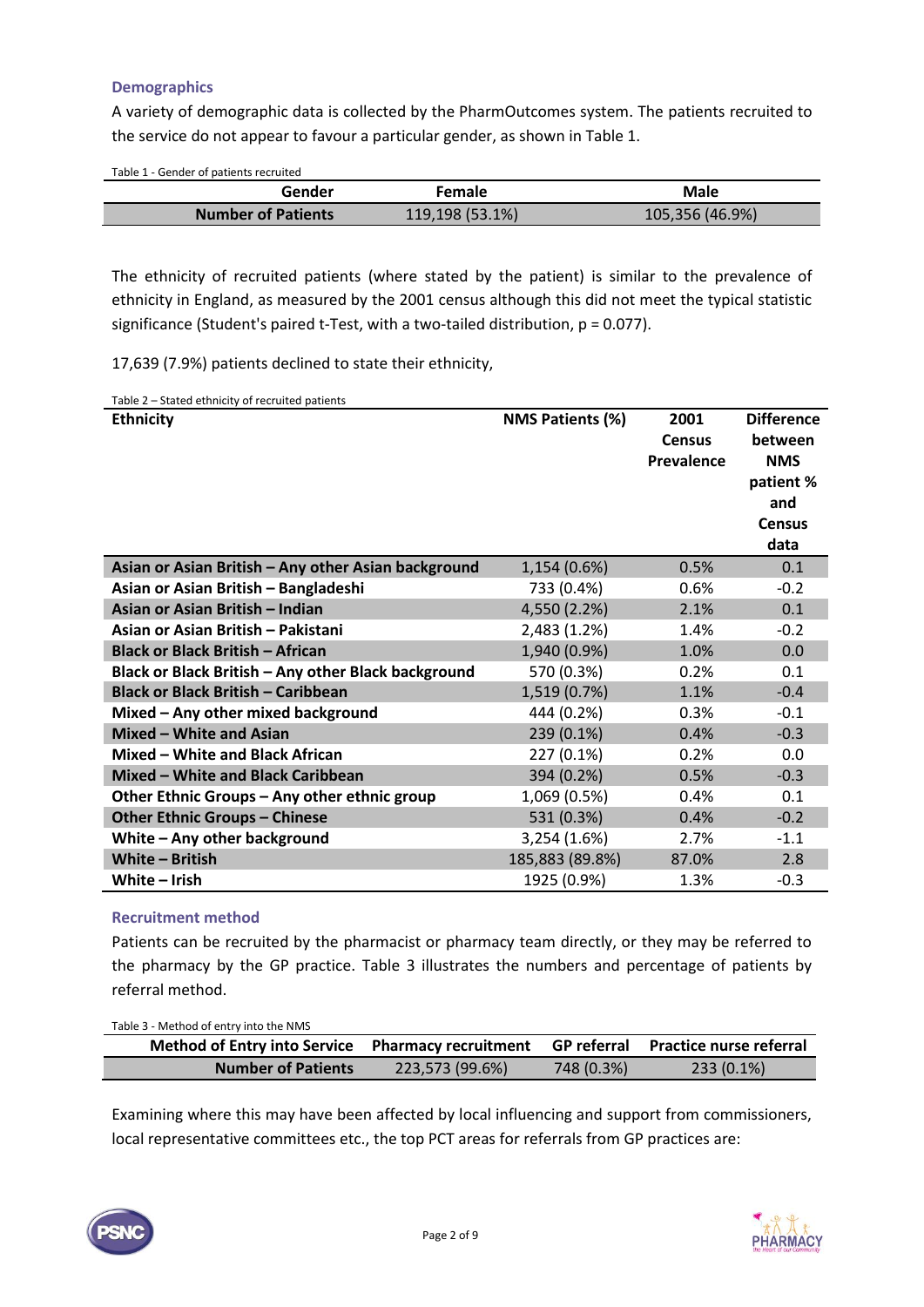| <b>PCT</b> area          | % of referrals from GP practices |
|--------------------------|----------------------------------|
| Derby City PCT           | 1.6%                             |
| Isle of Wight NHS PCT    | 1.6%                             |
| <b>Hull Teaching PCT</b> | 2.5%                             |
| Suffolk PCT              | 3.6%                             |
| North Lincolnshire PCT   | 4.4%                             |

### **Number of medicines covered by the NMS per patient**

An individual patient may receive a number of NMS interventions, either as part of a single initiation of a number of medicines or as an escalation of therapy where new medicines are added over the course of the period examined. **Error! Reference source not found.** shows the number of medicines for which a patient has received an NMS Intervention.

Table 4 - Number of patients with a number of NMS Medicines

| <b>Number of Medicines</b> |         |       |  |  |
|----------------------------|---------|-------|--|--|
| <b>Number of Patients</b>  | 214.211 | 9,074 |  |  |

### **Conditions**

Four conditions have been selected for inclusion within the NMS and the recruitment rates for medicines contained within each condition group, as recorded via PharmOutcomes, are shown in Figure 1 and Table 5.



<span id="page-2-0"></span>Table 5 - Conditions related to NMS interventions

| <b>Condition</b>     | Antiplatelet/Anticoag | Asthma/COPD    | <b>Diabetes</b> | <b>Hypertension</b> |
|----------------------|-----------------------|----------------|-----------------|---------------------|
| Number of            | 18,607 (7.9%)         | 62,397 (26.4%) | 26,766 (11.3%)  | 128,638 (54.4%)     |
| <b>Interventions</b> |                       |                |                 |                     |

### **Withdrawing from the service**

Patients can elect to withdraw from the service at either the Intervention or Follow up stages. PharmOutcomes also records patients that are not contactable within this data field together with the ability for users to remove erroneous patient registrations.

Table 6 details the reasons for patient withdrawal from the service. This data is reported on a per medicine basis, not on a per NMS or per patient basis.



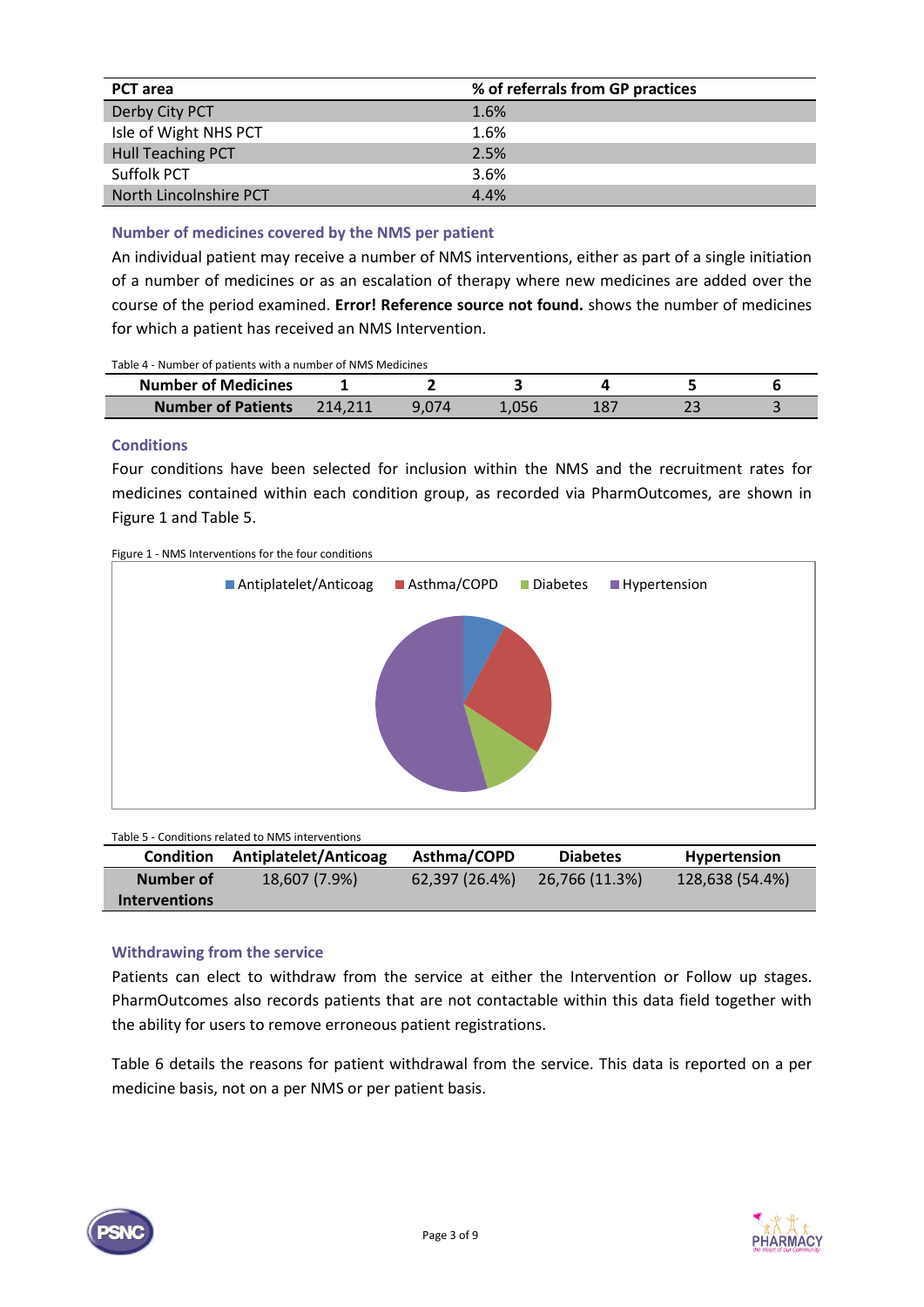Table 6 - Reasons with withdrawal at intervention and follow up

| <b>Reason for Withdrawal</b>                          | At Intervention | At Follow up |
|-------------------------------------------------------|-----------------|--------------|
| Patient could not be contacted                        | 11              | 24153        |
| Patient has withdrawn consent for information sharing |                 | 70           |
| Patient has withdrawn consent to receive the service  | 3               | 795          |
| Prescriber has stopped new medicine                   | 16              | 5886         |
| <b>Remove Erroneous Patient Registration</b>          | 12              |              |
| Other                                                 | 23              | 1758         |

This data indicates that patients very rarely withdraw consent for information sharing and rarely withdraw their consent to receive the service. The number not contactable at follow up is relatively low as a proportion of the number of medicines and probably less than anticipated, based on wider NHS experience of patient attrition from services.

# **Timing of the provision of Intervention and Follow Up**

The service specification of NMS allows for flexibility in engagement with patients. The period from recruitment of the patient to the service to Intervention is stated to be typically between 7 and 14 days and then a further 14 to 21 days after the Intervention for the Follow up. The notable rises around the particular deadlines are clearly visible in the data shown in Figure 3.

Figure 2 - Period from Recruitment/Registration to Intervention to Follow up





Period from Intervention to Follow up

# **Independent variables linked to NMS provision**

A variety of indicators were used to examine potential variables that may influence provision of NMS at a PCT level.

Table 7 - Multiple Linear Regression of Potential PCT-level Variables

| <b>Coefficient</b>                          | <b>Estimate</b> | <b>Std. Error</b> | t value  | P Value    |
|---------------------------------------------|-----------------|-------------------|----------|------------|
| <b>Items Per Pharmacy Per Month</b>         | $-0.0046$       | 0.0021            | $-2.175$ | $0.032*$   |
| <b>Index of Multiple Deprivations (IMD)</b> | $-0.7052$       | 0.4000            | $-1.763$ | 0.080      |
| <b>Percentage of Population with LTC</b>    | 2.3792          | 1.2385            | 1.921    | 0.057      |
| <b>Percentage of Population Over 65</b>     | $-1.8532$       | 1.0626            | $-1.744$ | 0.080      |
| Percentage of Population Aged 15-64         | $-1.8490$       | 0.8058            | $-2.282$ | $0.024*$   |
| Pharmacies Per 100, 000 Population          | $-0.2277$       | 0.5905            | $-0.386$ | 0.700      |
| <b>GP Full Time Equivalents</b>             | $-0.0106$       | 0.0116            | $-1.915$ | 0.362      |
| <b>Enhanced Services Per Pharmacy</b>       | $-0.3900$       | 1.0692            | $-0.365$ | 0.716      |
| (Residual)                                  | 210.10          | 69.058            | 3.042    | $0.003$ ** |



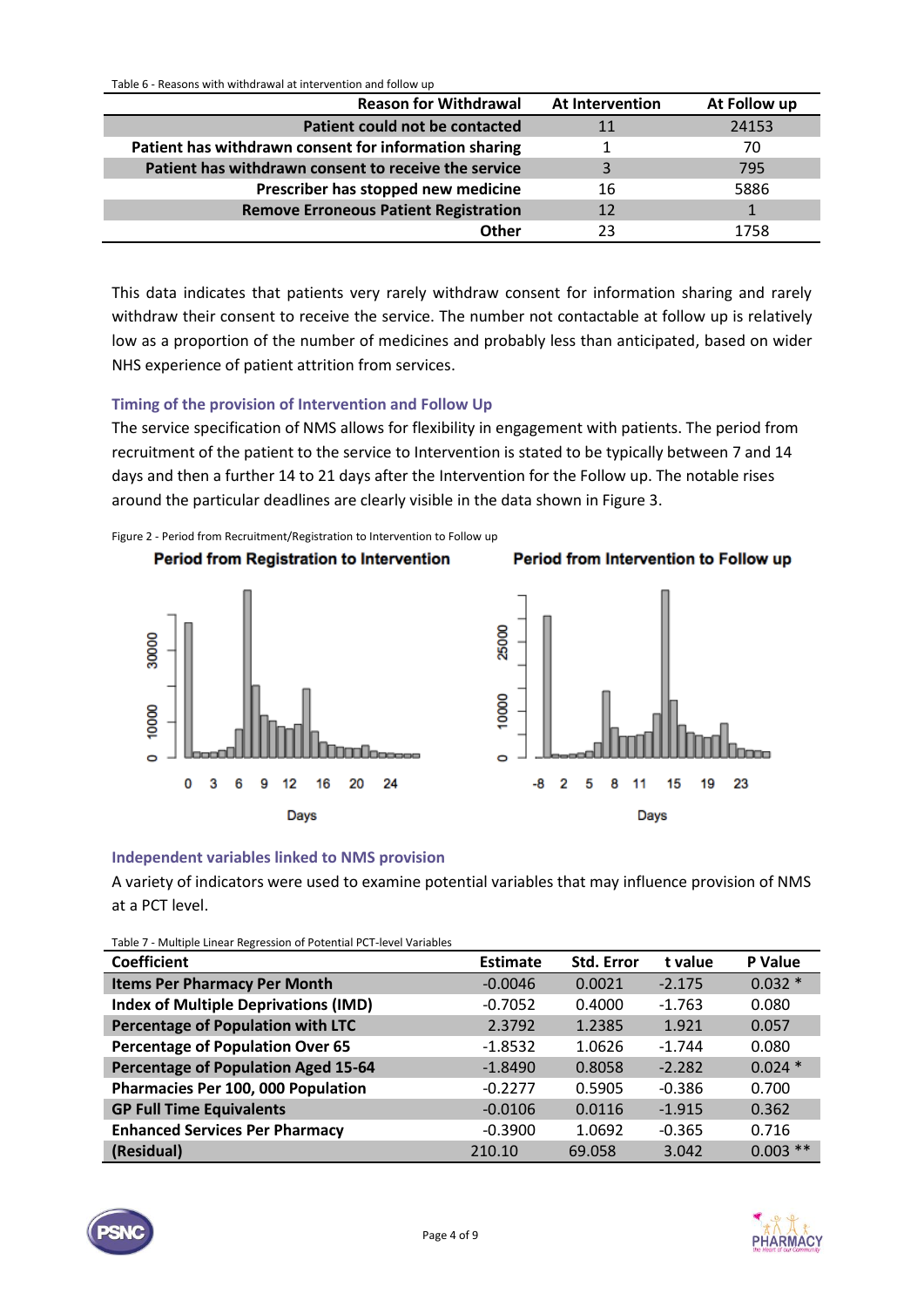*Significance Indicators: \*\*\*<0.001 \*\*<0.01 \*<0.0; Multiple R-squared: 0.09581, Adjusted R-squared: 0.035; F-statistic: 1.576 on 8 and 119 DF, p-value: 0.1390*

These include the number of items per pharmacy per month, Index of Multiple Deprivation (IMD), the percentages of population over 65 and aged 15 to 64, the number of pharmacies per 100,000 head of population and the number of enhanced services per pharmacy. Multiple linear regression was used to find those variables that achieved a statistically significant influence on the number of NMS performed in each PCT (Table 7).

An assumption was made that those pharmacies active in delivering NMS had equiproportionate prescription numbers, as the individual pharmacy information is not available.

The results are largely what might be expected: pharmacies with a high prescription count have more opportunity to provide NMS (or are taking those opportunities more). Although not statistically significant, there is the indication that a higher incidence of long term conditions in a locality increases the opportunity to provide NMS.

The statistical significance of the influence of population below the age of 65 is an important observation as much diagnosis of long-term conditions which may become debilitating later in life are diagnosed earlier and it can be poor compliance which can be a factor in poor outcomes.

The very large residual indicates that there are other factors at play in the uptake of NMS beyond those examined in the environment.

# **Method of provision of the Intervention and Follow up**

The ability to use telephone calls to provide both the Intervention and the Follow up is a key part of this service. The design of PharmOutcomes means that this was not set as a mandatory field for the full period of time during which the data was collected and so the data (Table 9) is only for those Interventions and Follow ups where this data was recorded.

| <b>Condition</b>                | Antiplatelet/Anticoag | Asthma/COPD | <b>Diabetes</b> | Hypertension |
|---------------------------------|-----------------------|-------------|-----------------|--------------|
| <b>Intervention in Pharmacy</b> | 2827                  | 9440        | 4212            | 17976        |
| <b>Intervention by Phone</b>    | 5646                  | 21122       | 8265            | 36811        |
| % by Phone                      | 67%                   | 69%         | 66%             | 67%          |
| <b>Follow up in Pharmacy</b>    | 2254                  | 6834        | 3365            | 14093        |
| <b>Follow up by Phone</b>       | 5240                  | 18566       | 7598            | 32654        |
| % by Phone                      | 70%                   | 73%         | 69%             | 70%          |

#### Table 8 - Method of provision of the Intervention and Follow up

### **Issues at the Intervention stage**

For each medicine, whether being taken as prescribed or not, there were a variety of needs that the patient had and which were identified by the pharmacist, as shown in Table 9.



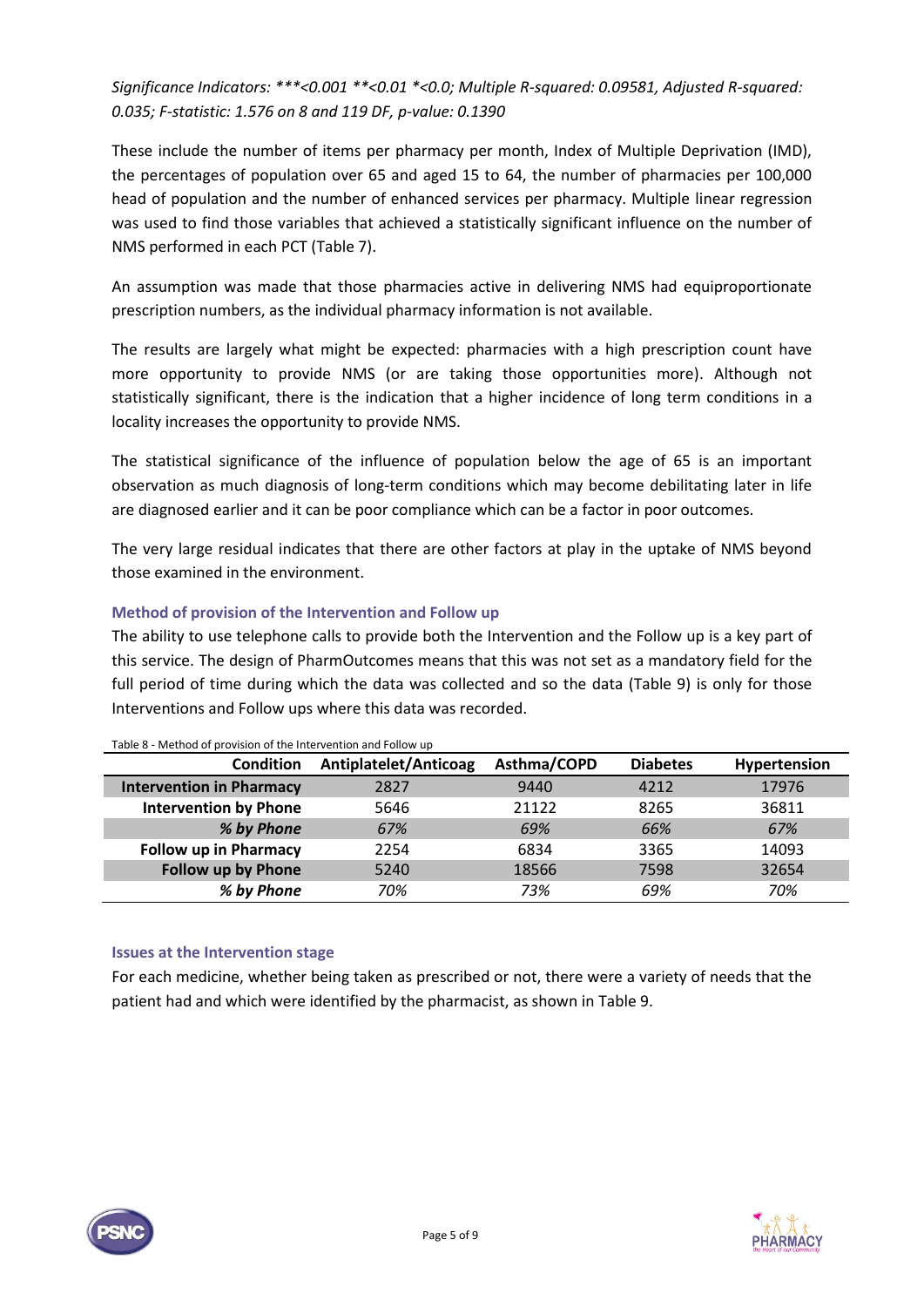| Table 9 - Needs identified at Intervention |                       |                            |                         |  |
|--------------------------------------------|-----------------------|----------------------------|-------------------------|--|
| <b>Need Identified</b>                     | <b>Condition</b>      | <b>Using as prescribed</b> | Not using as prescribed |  |
| <b>Need more</b>                           | Antiplatelet/Anticoag | 1397                       | 73                      |  |
| information about the                      | Asthma/COPD           | 3565                       | 643                     |  |
| medicine                                   | <b>Diabetes</b>       | 1718                       | 140                     |  |
|                                            | Hypertension          | 6518                       | 401                     |  |
| Side-effects                               | Antiplatelet/Anticoag | 1721                       | 226                     |  |
|                                            | Asthma/COPD           | 4041                       | 795                     |  |
|                                            | <b>Diabetes</b>       | 4548                       | 5013                    |  |
|                                            | Hypertension          | 20175                      | 2345                    |  |
| <b>Negative feelings</b>                   | Antiplatelet/Anticoag | 359                        | 111                     |  |
| about the medicine                         | Asthma/COPD           | 1467                       | 747                     |  |
|                                            | <b>Diabetes</b>       | 649                        | 227                     |  |
|                                            | Hypertension          | 3274                       | 1097                    |  |
| <b>Uncertainty whether</b>                 | Antiplatelet/Anticoag | 663                        | 24                      |  |
| the medicine is                            | Asthma/COPD           | 4843                       | 719                     |  |
| working                                    | <b>Diabetes</b>       | 1542                       | 84                      |  |
|                                            | Hypertension          | 7606                       | 281                     |  |
| Concern about                              | Antiplatelet/Anticoag | 191                        | 13                      |  |
| remembering to take                        | Asthma/COPD           | 447                        | 147                     |  |
| the medicine                               | <b>Diabetes</b>       | 209                        | 35                      |  |
|                                            | Hypertension          | 772                        | 89                      |  |

Using the data in [Table 5](#page-2-0) and Table 9 to calculate the proportion of those patients affected by sideeffects provides potential insight into patient attitudes to therapy and disease. The results of this in [Table 10](#page-5-0) indicate that asthma and COPD therapies have the lowest incidence of side-effects of the four. However, these side-effects cause non-adherence at nearly twice the rate of the other three disease states. Clinical experience indicates that this may be due to patient perception of the ultimate effects of their condition. Thus, the incidence of side-effects for patients on medicines that affect blood clotting is over 30% higher than that for the respiratory conditions; however the proportion of non-adherence is much lower than the latter. These patients will be aware that their condition has a very real risk of morbidity and mortality. Similarly, those patients with a diagnosis of diabetes or hypertension experience side-effects in nearly a fifth of cases but have higher adherence than those using a respiratory medicine.

The engagement with the patient around the understanding of their condition is therefore relatively more important in the respiratory cohort.

| Table 10 - Adriefence and Non-adriefence caused by side-effects |                                                   |                                                   |                       |  |
|-----------------------------------------------------------------|---------------------------------------------------|---------------------------------------------------|-----------------------|--|
|                                                                 | <b>Experiencing side-</b><br>effects but using as | <b>Experiencing side-</b><br>effects so not using | *Ratio of             |  |
| <b>Condition</b>                                                | prescribed                                        | as prescribed                                     | adherent:non-adherent |  |
| <b>Antiplatelet/Anticoag</b>                                    | 1721/18607 (9.2%)                                 | 124/18607 (0.7%)                                  | 13.9:1                |  |
| Asthma/COPD                                                     | 4041/62397 (6.5%)                                 | 513/62397 (0.8%)                                  | 7.9:1                 |  |
| <b>Diabetes</b>                                                 | 4548/26766 (17.0%)                                | 336/26766 (1.3%)                                  | 13.5:1                |  |
| Hypertension                                                    | 20175/128638 (15.7%)                              | 1567/128638 (1.2%)                                | 12.9:1                |  |

<span id="page-5-0"></span>Table 10 - Adherence and Non-adherence caused by side-effects

\* Higher ratio indicates higher adherence and less non-adherence

For the 11,352 medicines that were identified as not being taken as prescribed, a variety of reasons for this situation were elicited in Table 11.



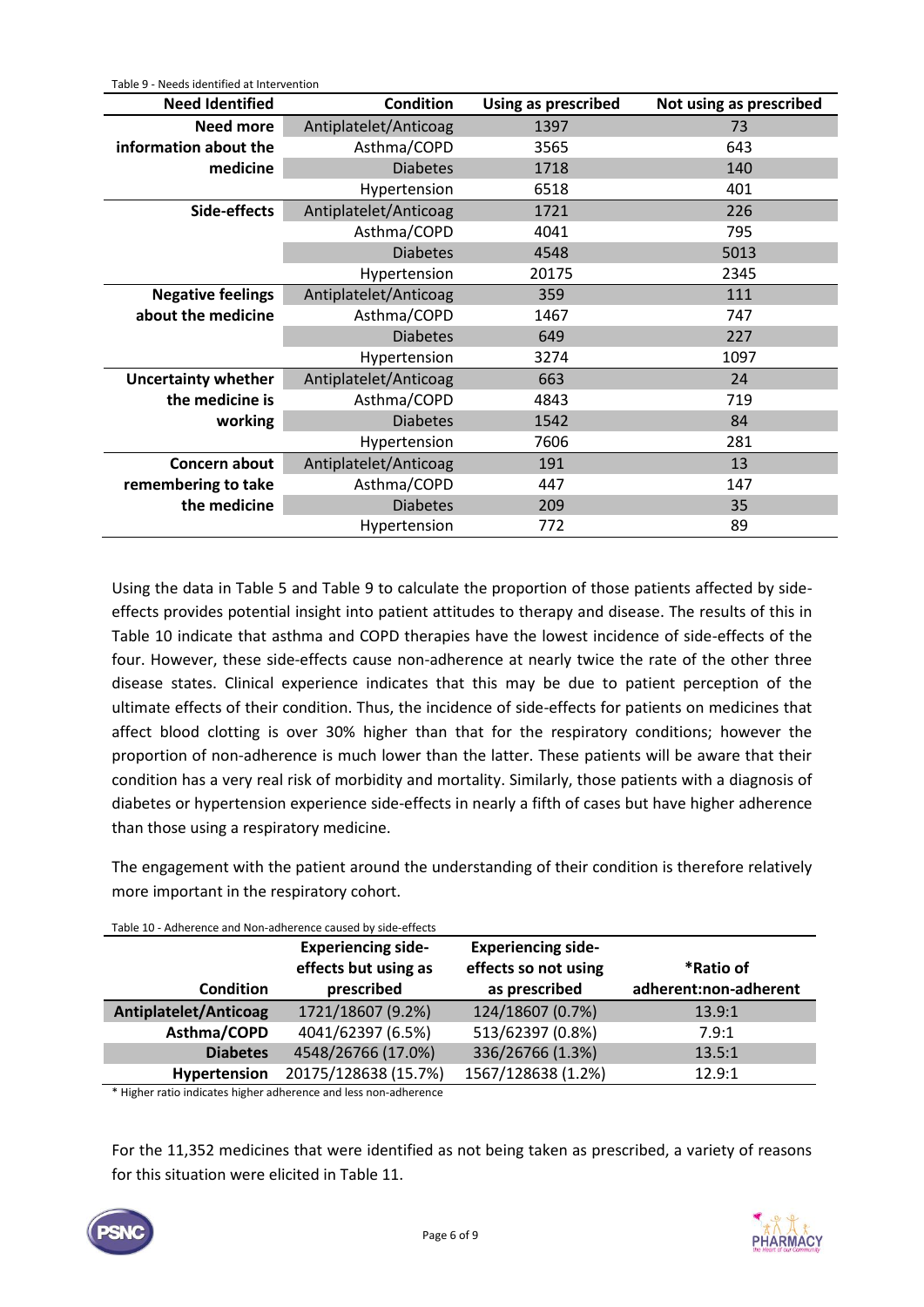Table 11 - Reasons for not using medicines as prescribed

| Reason for not using as prescribed Number of medicines |  |
|--------------------------------------------------------|--|
| Not started the medicine 1642                          |  |
| Prescriber stopped the medicine 1148                   |  |
| Not using as advised 1640                              |  |
| Missed a dose in last 7 days 2410                      |  |

**Incidence of side effects at the Intervention stage**

As different levels of side-effects may be expected within each condition area, analysis was performed to examine the rate of adherence to prescribing instructions in Table 12.

| Table 12 - Incidence of side effects |                         |              |                     |              |  |  |
|--------------------------------------|-------------------------|--------------|---------------------|--------------|--|--|
|                                      | Not using as prescribed |              | Using as prescribed |              |  |  |
| <b>Condition</b>                     | <b>No</b>               | Some         | <b>No</b>           | Some         |  |  |
|                                      | side effects            | side effects | side effects        | side effects |  |  |
| Antiplatelet/Anticoagulant           | 2866                    | 398          | 13622               | 1721         |  |  |
| Asthma/COPD                          | 11850                   | 1176         | 45330               | 4041         |  |  |
| <b>Diabetes</b>                      | 3526                    | 926          | 17766               | 4548         |  |  |
| <b>Hypertension</b>                  | 17071                   | 4511         | 86881               | 20175        |  |  |

### **Effectiveness of the pharmacy intervention at Follow up**

Not all patients were able to be followed up with a second appointment, but as noted previously the use of phone contact will have improved data capture for this critical information.

The data from the PharmOutcomes cohort recording the NMS activity, examining only those patients who did not withdraw at the Follow up stage, indicates that 36,805 (18.1%) medicines were not being taken as prescribed by 35,249 (18.2%) of patients; that is they were not adherent at the Intervention stage.

The same cohort of patients reported they had become adherent to 11,612 of those medicines by the Follow up stage in 11,243 cases. Expressed as a percentage, this indicates that 31.9% of nonadherent patients became adherent to 31.5% of their medicines after the pharmacist's intervention.

The rates of adherence change were evaluated dependent upon the condition indicated by the medication, as seen in Figure 3, which shows the proportion who have changed from non-adherent to adherent at the top and those remaining non-adherent at the bottom.





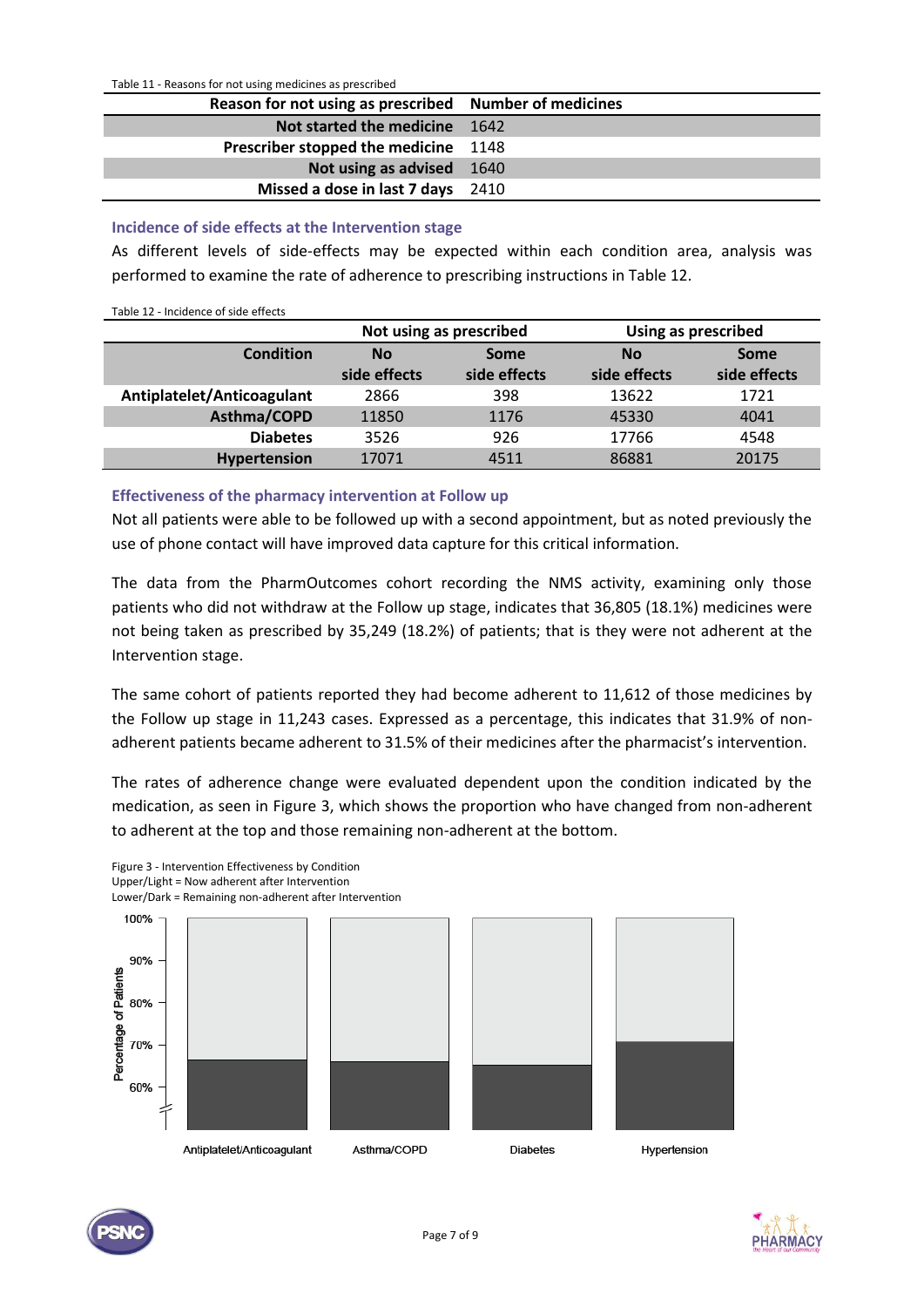Further analysis was undertaken to evaluate whether this rate was improving as the service embedded into daily practice and is provided in Figure 4. A rapid climb can be seen in the first three months, but this appears to have stabilised into potentially a cyclical pattern.



Figure 4 - Conversion Rates from Non-Adherent to Adherent over time

#### **Healthy living advice**

The opportunity to give healthy living advice at the recruitment, Intervention and Follow up stages is a key part of the service. A total of 366,702 separate pieces of advice have been recorded via **PharmOutcomes** 



Figure 5 - Healthy living advice at each service stage

Examination of the data in Figure 5 indicates that the relative levels of advice given may reflect the time available at each stage of the service, with the levels at Intervention higher than those at recruitment and the levels at recruitment are higher than at Follow up.

With the Intervention stage providing the highest number of advice counts, further analysis has been undertaken to determine if the different sorts of advice reflect the condition indicated by the medication. The level of advice giving needs to be tempered with the underlying prevalence for which it is provided. So, for example, whilst smoking advice may be most apposite for respiratory disease not every patient will be a smoker and therefore this advice would be inappropriate. Conversely, a person with diabetes may benefit from advice on diet and nutrition regardless of their health status.